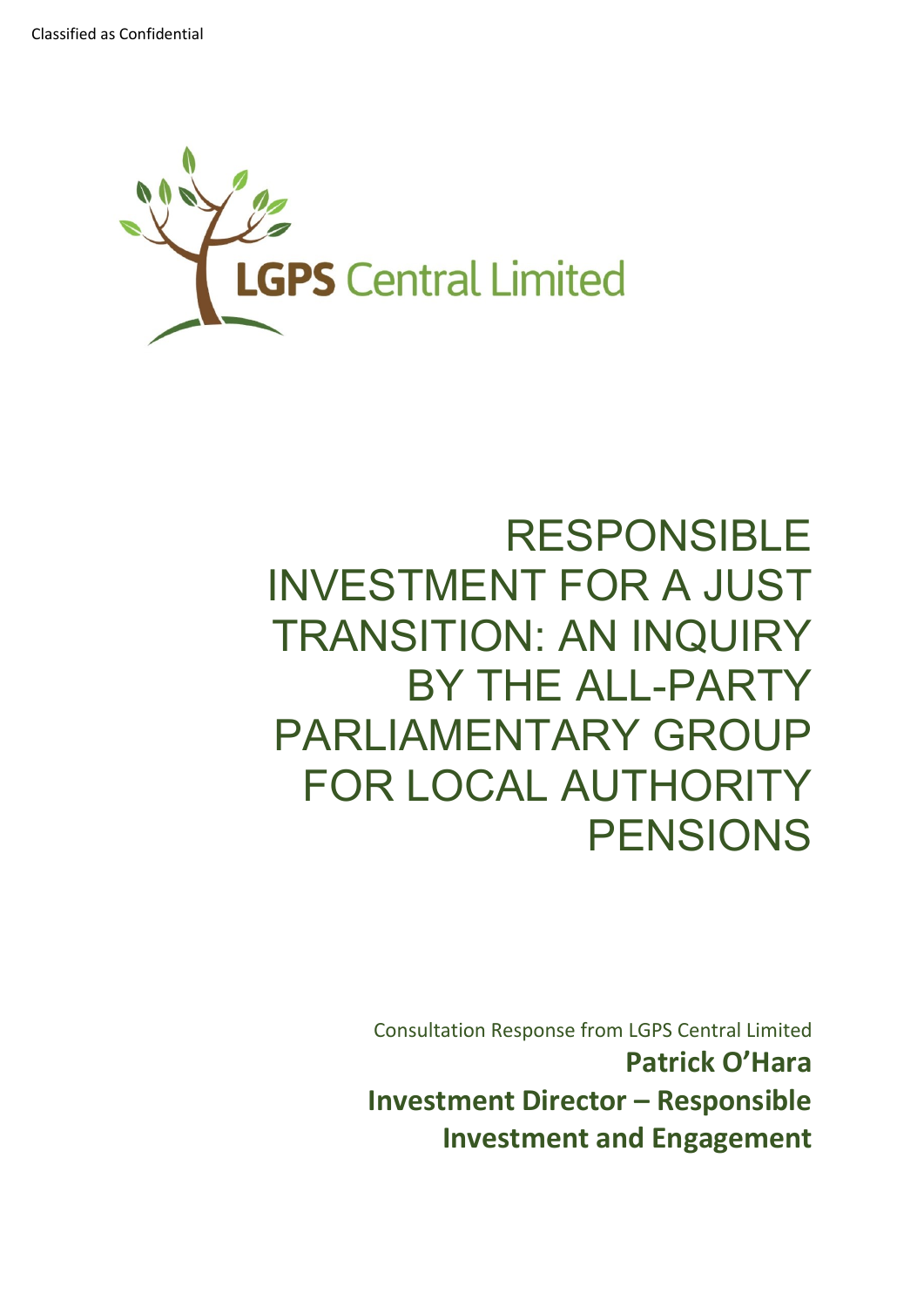

# **CONTENTS**

| <b>INTRODUCTION</b>                                | 3  |
|----------------------------------------------------|----|
| <b>OVERALL VIEW OF LGPS Central</b>                | 3. |
| <b>LGPS CENTRAL RESPONSE TO SPECIFIC QUESTIONS</b> | 4  |
| Question 1) Main Barriers                          | 4  |
| <b>Question 2) Raising Awareness</b>               | 5  |
| Question 3) Risk Reporting                         | 5  |
| Question 4) Fiduciary Responsibility               | 6  |
| Question 5) Engagement                             |    |
| Question 6) Role for Government                    |    |
| Question 7) Lessons Learnt                         | 8  |

## **DISCLAIMER** 10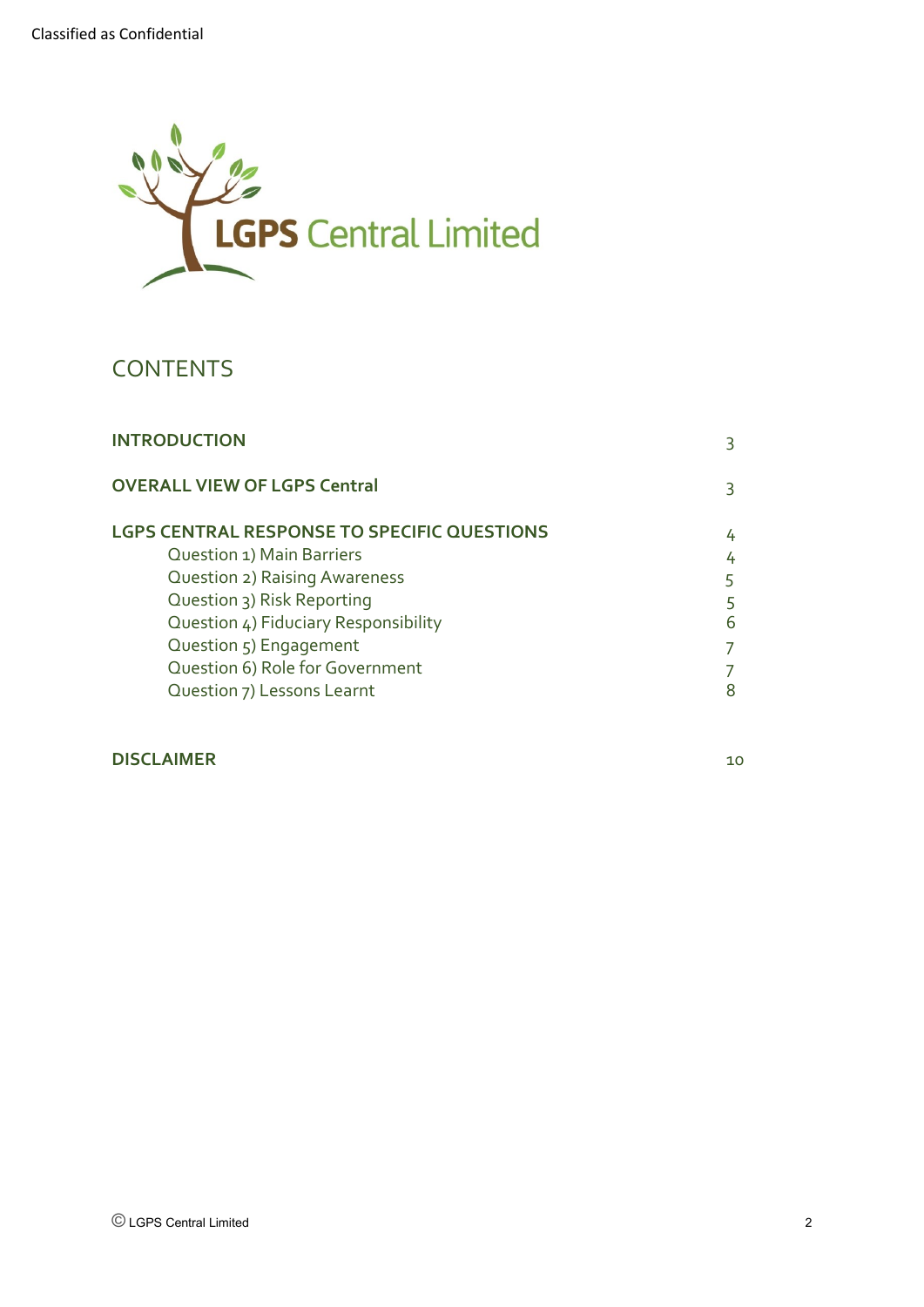#### **INTRODUCTION**

#### **Background**

LGPS Central Limited is one of eight Pool companies formed in response to HM Government's call in 2015 for LGPS funds across England and Wales to pool their investment assets with the aims of:

- 1. Reducing investment management costs through economies of scale.
- 2. Improving access to alternative asset classes.
- 3. Strengthening governance and decision-making across the scheme.

LGPS Central Limited was established to manage the pooled investment assets of nine Local Government Pension Schemes (LGPS) across the centre of England: Cheshire, Derbyshire, Leicestershire, Nottinghamshire, Shropshire, Staffordshire, West Midlands, the West Midlands Integrated Transport Authority (ITA) and Worcestershire, together our "Partner Funds". The company launched on 1st April 2018 and is being built so that it will ultimately have the capability to manage over £45 billion of assets on behalf of almost one million LGPS members and some 2,000 participating employers.

LGPS Central Limited is jointly-owned by its Partner Funds<sup>1</sup> and is authorised and regulated by the Financial Conduct Authority (the FCA).

#### **OVERALL VIEW OF LGPS Central**

LGPS Central Limited is of the opinion that investors have an important to role to play in bringing about a just transition through both engagement with the corporations and assets in which we invest and through financing the transition itself.

We are of the opinion that the just transition must be recognised as a global challenge as communities that stand to be impacted the most by climate change are often situated in developing countries. We consider that COVID19 illustrates that global challenges require global solutions if they are addressed permanently.

Government has an important role to play in encouraging supporting innovation by sending strong signals to investors in terms policies, subsidies, and taxes. For example, decisive carbon pricing and robust regulation around carbon off-setting.

A just transition requires consistent and holistic long-term strategy and collaboration between the private and public sector.

<sup>1</sup> The West Midlands ITA does not have an ownership interest in LGPS Central Limited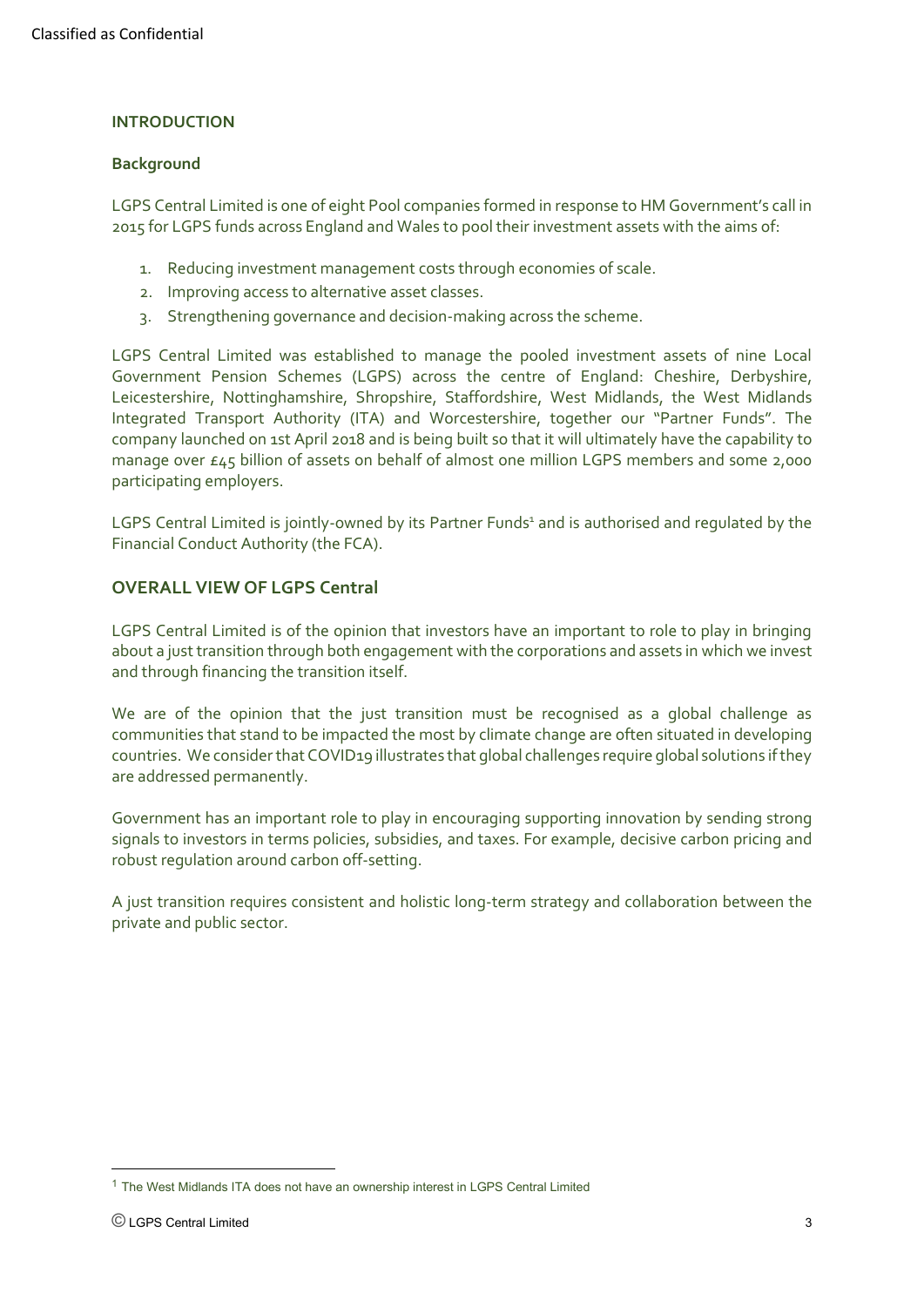#### **LGPS CENTRAL RESPONSE TO SPECIFIC QUESTIONS**

Individual comments are made below relating to specific questions raised by the enquiry. These are generally made with reference to the common shared objectives of LGPS Central Limited and our Pool members.

LGPS Central Limited agrees with those guidance points where no specific comments are made.

#### *1) What are the main barriers for investors and companies?*

The conflict between economic development and the environment is at the heart of the sustainable development challenge. It is a tension that has existed since the dawn of the industrial age. The Just Transition is a contemporary manifestation of this challenge. How can we realise the maximum benefits to the planet through decarbonisation whilst minimising the negative impact on society and, those members of society most vulnerable to the impacts of economic disruption and industrial transition?

There was a perception amongst some investors that the Just Transition was an issue for governments to address rather than investors. However, COVID19 provided a further illustration of the important role that investors need to play in ensuring that management of corporations take a long-term view of their businesses. They also need to recognise the interests of a broad set of stakeholders when making both tactical and strategic decisions. During the pandemic investors generally recognised that the cancellation of dividends was an appropriate and necessary response to the immediate and unavoidable disruption caused by COVID19 and the ensuing lockdowns. It also became obvious that the remuneration packages of senior management should be reflective of the dividend cuts and the hardship being felt by displaced and furloughed employees and the efforts being made by taxpayers via their governments to soften the blow.

A similar level of forward thinking and recognition of the greater good is needed if corporations and investors are to play a full part in the Just Transition.

Markets have traditionally demanded that corporations act in the best interests of shareholders and have not necessarily rewarded longer term thinking. As such, it is perhaps no surprise that operational efficiency and cost minimisation has been driving factors in corporate decision making. This has not always resulted in the best outcomes for employees, customers, local communities and even governments.

There needs to be a change in priorities for the Just Transition to be at the forefront of corporate decision making and a recognition that the protection of shareholder value is a long-term consideration. Government policy around support for renewables, phasing out of fossil fuels, transport and energy also need to be coordinated. A lack of co-ordination can make strategic planning more challenging.

It is difficult for investors to model the impacts and the timeframes of the transition. There remains uncertainty about policy interventions and technological evolution. This in itself presents an obstacle to analysing and preparing for a Just Transition.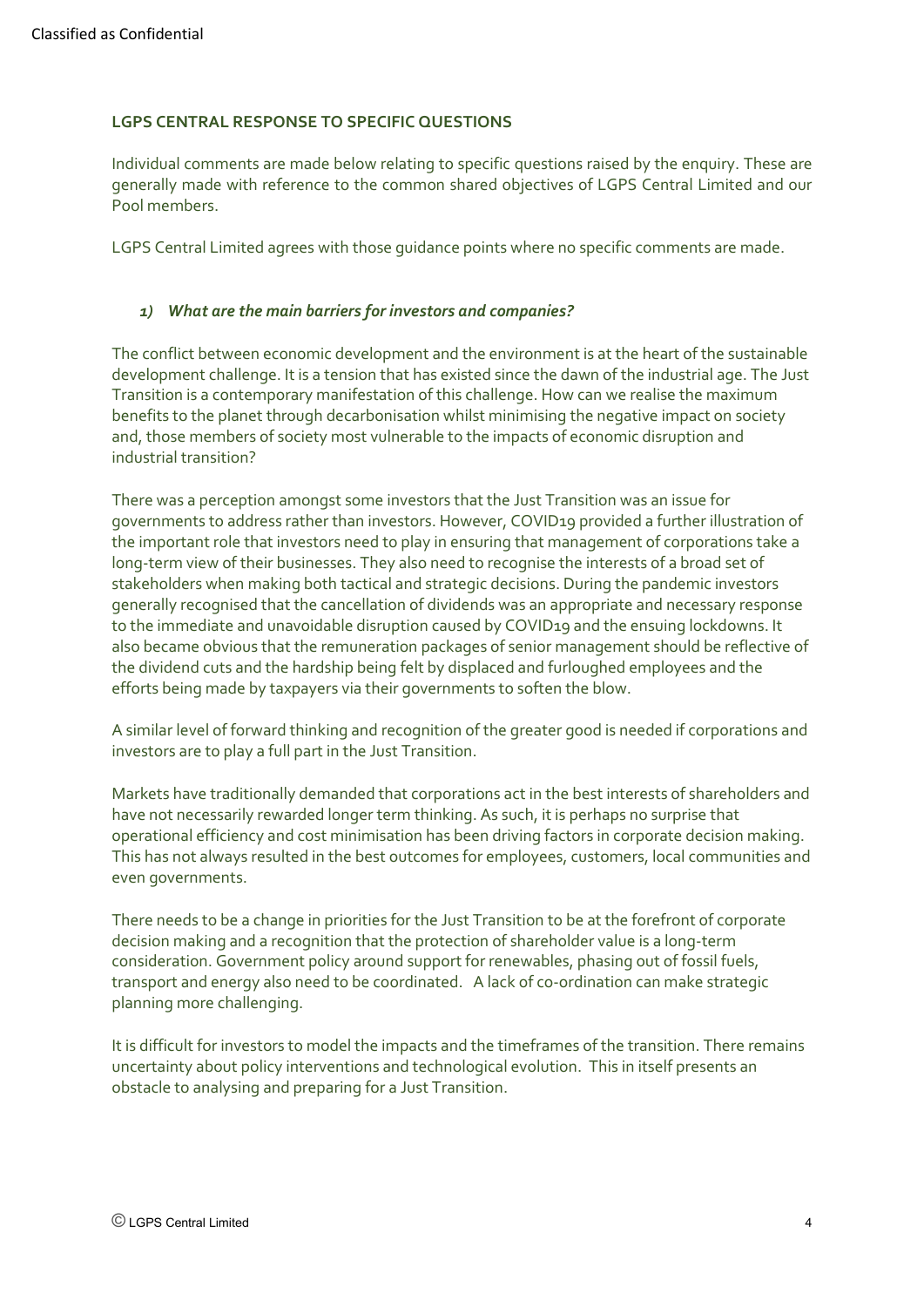#### *2) How might government and those responsible investors signed up to a Just Transition raise awareness and stress the importance of a just shift to net zero, including throughout the investment community and across government?*

Investors can coalesce around collaborative engagements organised by organisations such as the IIGCC, the PRI, the Investor Forum and the Investment Association. Investors should embrace the Just Transition in their engagements with corporates and make it clear in these engagements that a Just Transition is a priority. It is well documented that during the COVID19 crisis the "S" of ESG became more prominent in discussions between investors and investee companies. This momentum needs to be maintained and this will happen only if it is recognised that climate change is a social issue as well as an environmental issue. It is relatively straightforward to measure a company's progress in terms of decarbonisation of their emissions (Scope 1 and Scope 2). It is less straightforward measuring the performance of a company in terms of its social impacts and planning. It is also less straightforward in terms of setting targets.

Government can assist by providing strong policy support requiring transparency from corporations and by providing support for communities impacted by the transition. It is encouraging to see Government embracing mandatory TCFD reporting and perhaps additional reporting requirements around social impact and the Just Transition can be mandated.

Any transition has the potential to create winners and losers and government must ensure that the benefits are widely distributed with no groups or communities left behind. COVID19 illustrated that groups and communities are affected by a crisis in different ways. The burden is not evenly spread, and this is likely to be case with the transition to a lower carbon economy.

As discussed above climate change is a social as well as an environmental issue, and as such it is a multi-departmental issue. All government departments should set a strategy for delivering a Just Transition. It may be advisable to appoint a Minister for Just Transition to co-ordinate efforts across Whitehall. It may be difficult to achieve consistency and coherence over multiple decades in the absence of cross-party consensus. The climate crisis is an issue that transcends party politics and will cut across multiple administrations.

The government can provide additional support for affected communities and those business attempting to take a longer-term view. Senior management and investors in large corporations are not always incentivised to take a long-term view of the business. Longer-term projects that might not provide attractive risk/ return ratio's compared to shorter term projects are often not prioritised. An example of this, is the mining industries failure to invest in tailings dam management or the fashion industries failure to address issues in supply chains. Similar shorter-term pressures can prevent investment in climate change mitigation and resilience beyond the immediate "low hanging" energy efficiency type projects. These longer-term projects can create positive regional economic impacts if undertaken.

## *3) How can investors assess and report the level of risk of not considering a Just Transition and what support and regulations are needed from government?*

Through engagement with corporations, investors are in a privileged and unique position to gather information on corporate attitudes and behaviour. This provides investors with an opportunity to understand a corporation's approach to managing the transition and their willingness to embrace their broader role in society. Corporations that understand and have enunciated their broader purpose are arguably more likely to recognise their role in a Just Transition.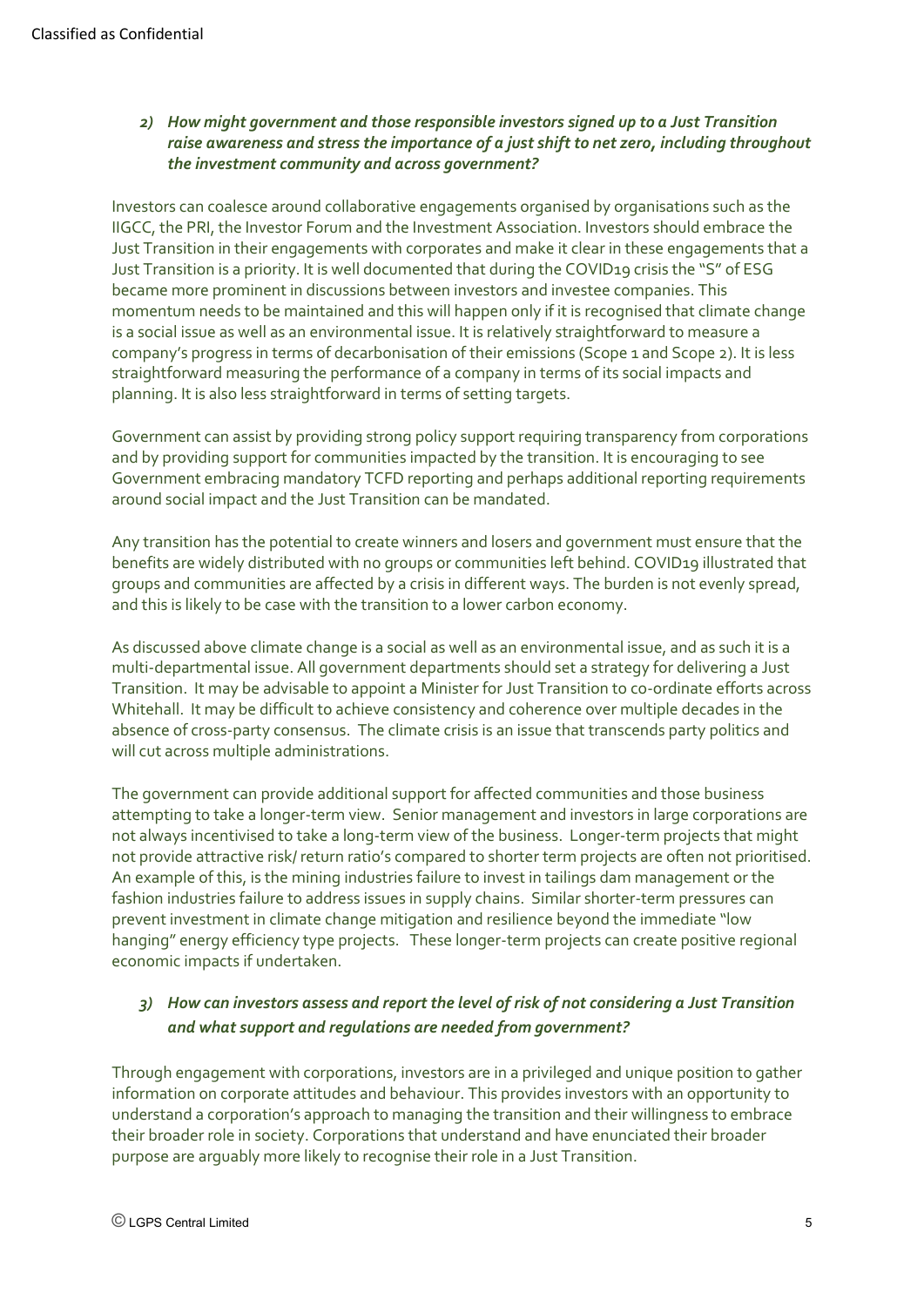However, it is difficult to model the downside risks associated with an unjust transition. Many investors conduct scenario analysis and stress testing to assess the implications and impacts of climate change and the transition to a lower carbon economy on their portfolios. This analysis shows that an orderly transition is favourable to a disorderly one. However, in our experience these scenario analysis tools stop short of modelling the broader social impacts of climate change such as social unrest, involuntary migration, inequality, and social exclusion. The underlying data and sophistication of this analysis is evolving and it may be possible to model the implications of an unjust transition on portfolio's in the future. There have been several economic/ industrial transitions both managed and unmanaged upon which analysis could be based. However, investors are largely reliant on third party providers for this analysis.

It is difficult to benchmark companies in terms of the Just Transition, although we know what the challenged sectors are.

Pension funds require healthy vibrant companies in which to invest over decades and therefore a long-term view of investment returns and fiduciary responsibility should be encouraged. A longterm view that allows investors to behave like owners of the companies they hold rather than speculators in the share price. This also affords shareholders the opportunity to take the interests of other stakeholders of the company into consideration when forming views on management and strategy. A long-term view also enables shareholders to evaluate the difficult decisions that management might need to make to secure the longer-term success of the business. A long-term view requires investors to look beyond quarterly returns and consider the structural challenges facing a business and its ability to deliver its core objectives and strategy.

Some of the metrics collected by the ESG rating agencies could be used as a proxy for a company's willingness and ability to contribute to a Just Transition. They consider the treatment of workers and the management of community impacts when researching companies and compiling their ratings. Governance and corporate culture are also indicators. There is more scope to analyse the behaviour of individual companies in this regard , but it is difficult to quantify in financial terms the reputational implication of a corporation's failure to manage their transition in a just manner, taking into consideration the interests of a broad set of stakeholders.

Further research could be carried out in this regard.

The COVID19 crisis provided responsible investors with an opportunity to assess the behaviour of investee companies during the crisis and the treatment of workers and other stakeholders. This provided evidence that the reputation of a corporation can be damaged if they fail to act equitably and for the long-term. It is difficult to quantify reputational damage, but this may also evolve.

COVID19 proved the case for government intervention during a time of crisis. It was proven that this would be tolerated by business and society.

We consider that in terms of ESG matters, transparency and disclosure help drive performance and behaviours. No corporation wants to provide unfavourable performance numbers to stakeholders.

#### *4) How can local authority pension funds, whilst exercising their fiduciary duties, invest in a Just Transition and the opportunities created and what role is there for government to create and support new opportunities?*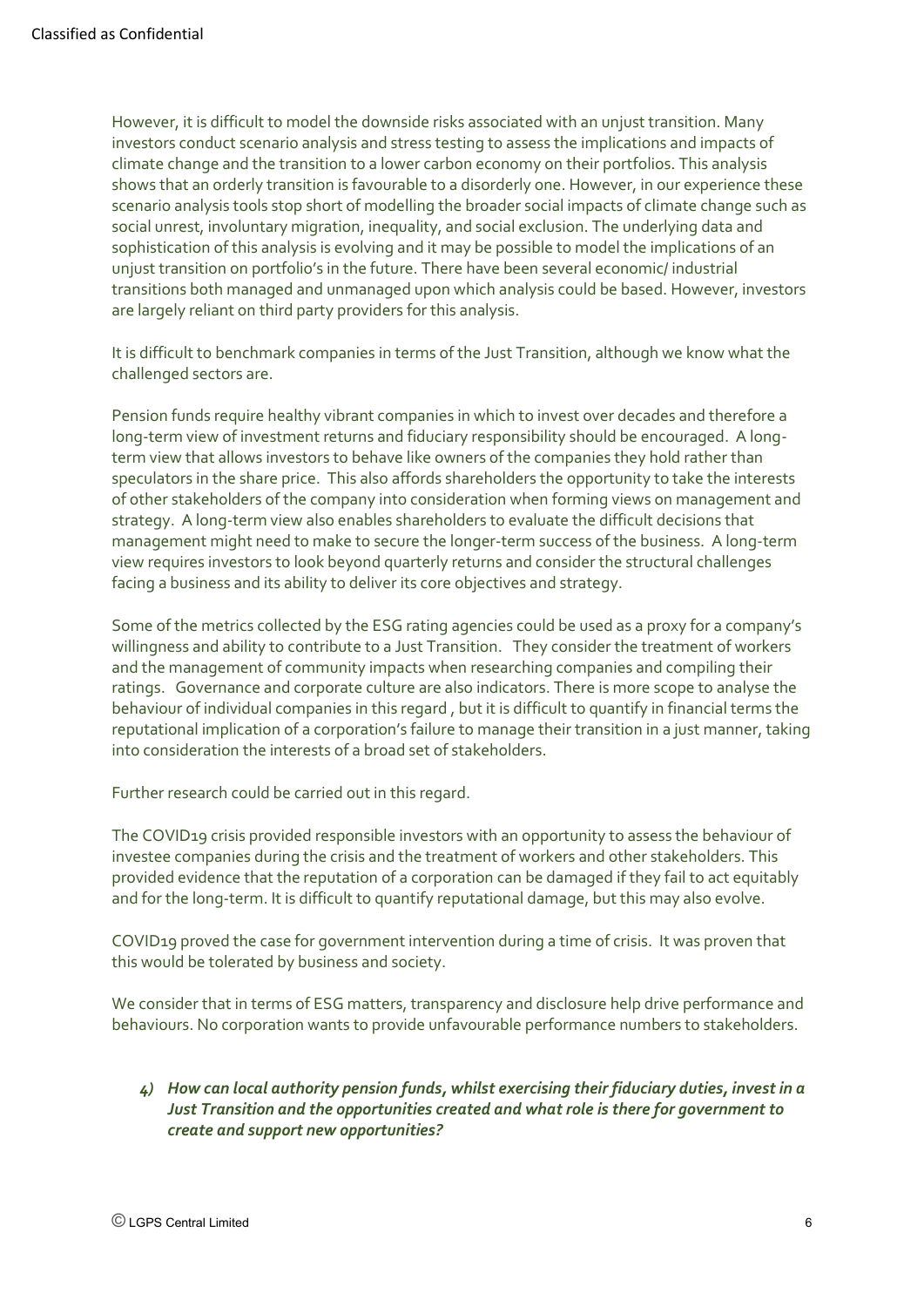We consider that government has a role to play in creating opportunities for all pension funds (both public and private) to participate in the Just Transition.

Large pensions funds tend to be global investors/universal owners of stock markets. Maintaining portfolio diversification is a risk management imperative. Pension funds can invest in companies and assets that are managing the transition responsibly and contributing to just outcomes if those companies also present attractive opportunities in terms risk-based returns.

Pension funds can invest in infrastructure projects and governments can assist in creating attractive opportunities through fiscal policies that reward and incentivise positive behaviours and impacts through the transition.

As discussed above, transparency and disclosure will be required to allow investors to identify those companies that are contributing positively to the Just Transition.

The internalisation of externalities and the recognition of the criticality of natural capital through government policy provides the right incentives for a Just Transition and has the potential to reward long-term thinking. The burden of bio-diversity loss and plastic pollution does not fall evenly on communities across the globe. Putting a higher economic value on the carbon storage capacity of carbon sinks will help to ensure they continue to exist in the future.

#### *5) How can investors best engage not only with investee companies but also with stakeholders locally, nationally and internationally about the risks and opportunities?*

It is important that ESG considerations are integrated into the regular conversations held between investors and corporations. Investors can speak with one voice through collaborative engagement programmes organised by investor groups. At a global level dialogue between responsible investors and local communities is also important and is already being organised with the assistance of labour representatives, NGO's and organisations such as LAPFF. It is important that investors recognise and understand the needs of other stakeholders. It is also important that any conversation between investors and corporations around climate change are holistic and recognise the social implications of the transition to a low carbon economy.

It is essential that the Just Transition is recognised by asset owners in their procurement of investment services and forms part of their due diligence when selecting asset managers.

These engagements should also include active AGM voting, if a company's disclosure is inadequate or it fails to engage with investors then this should be reflected in the vote. Shareholder resolutions are not the only way for investors to show dissatisfaction. Voting against the report & accounts, specific directors or the chair is also appropriate.

#### *6) What role is there for government to support a just transition (skills, active labour market policies, economic development, infrastructure investment, investment in communities) and how could investors be part of that process?*

Government must play a critical role in helping support innovation at a local level and supporting communities in transition. Displaced workers will need to develop new skills required by the transition to a low carbon economy and the private sector will not be able to deliver this on its own. A Just Transition will need to be co-ordinated and will require forward planning.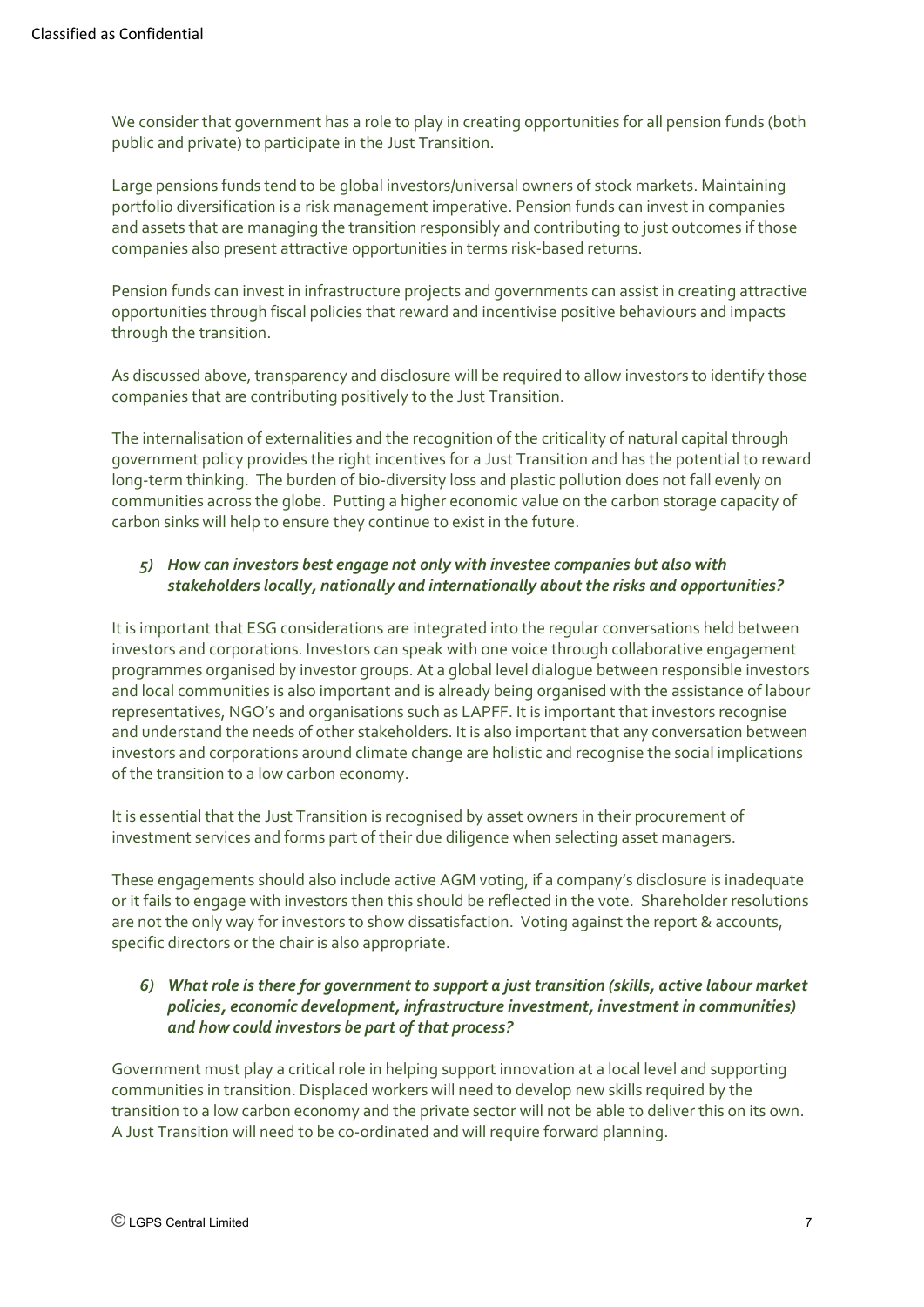The government can play an important role in incentivising longer-term corporate thinking and by internalising externalities that perhaps create short-term incentives that mitigate against long-term thinking. This can apply to negative externalities whereby the impacts arising out of the emission of greenhouse gases are borne by society as a whole and positive externalities - those developing new technologies and networks bear the cost of the research and development but other players benefit from the results. Government can stimulate innovation and create incentives through the removal of subsidies from high emitting sectors and subsidising innovation in low carbon technologies to spread the risk associated with unproven innovation.

Government can play a central role in risk sharing which could help to encourage the flow of investment into new technology. During the COVID19 crises the government agreed to underwrite trade credit insurance, introduced a mortgage guarantee scheme, introduced the risks protection scheme for schools. These policies are examples of the types of risk sharing initiatives that could help early stage industries/businesses during the transition. They could also help to overcome some investors concerns around fiduciary responsibility.

The furlough scheme also provides an example of where government can support displaced labour during periods of transition.

Responsible investors are looking for attractive investment opportunities of an appropriate size that create positive social and environmental impacts and competitive investment returns. Government policy around climate change and the transition can create strong signals and clearer timeframes around the role-out of these technologies. The commitment to change regulations around carbon emissions such as mandating electric boilers, support for hydrogen as a fuel, carbon capture and storage and other fledgling technologies will help to create investable opportunities in the future.

We consider that a realistic price on carbon and the implementation of a robust and transparent system governing carbon-offsets would be transformative in terms of accelerating the transition to a lower carbon economy and allowing investors to price carbon emissions into their investment processes. This would also help to create a more realistic valuation of natural capital and the services provided, such as the carbon storage potential of forests.

It would help investors better assess the risks faced by higher emitting industries and the potential opportunities open to lower emitting sectors and companies providing solutions addressing the carbon crisis.

#### *7) What lessons can be learnt (both successes and failures) from the UK and abroad about previous initiatives to support people and places as their economy has experienced industrial change? And what initiatives are already underway that can be drawn on?*

Whilst the transition to a lower carbon economy will be wide-sweeping and is urgent, there is an opportunity for it to be managed. An orderly transition will have fewer negative impacts than a disorderly transition.

Allowing people to participate in the process of regeneration, forward planning and co-ordination between different governmental departments are all essential. Germany's management of its transition away from coal provides an example of a managed transition.

Technical assistance as well as financial assistance is needed. In some cases, skills from challenged sectors can be repurposed such as project management skills that exist within the fossil fuel industry. This sort of collaboration can be co-ordinated.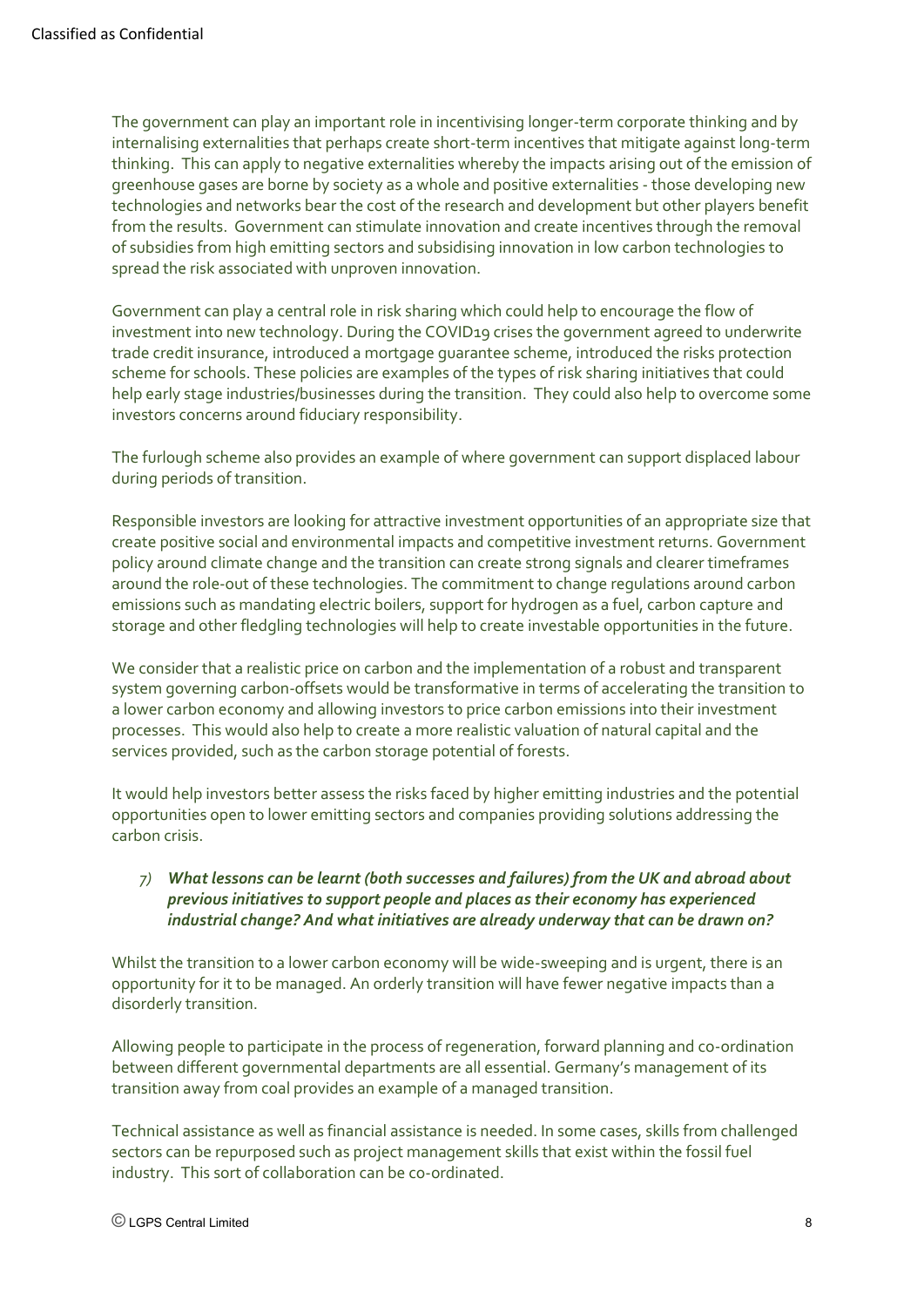Industrial transition in the past has led to uneven economic development and a sense of social injustice that has taken many years to overcome. The transition to a lower carbon economy presents many opportunities to the UK, and it is important that the government, through regional economic support, helps to ensure that challenged areas are not left behind in terms of economic development.

It is essential that consideration is given to the wider impacts on supply chains as well directly impacted industries. An abrupt transition will accentuate these impacts.

As discussed above, Scenario Analysis suggests that an orderly transition, coordinated through a coherent policy framework is less impactful than a disorderly transition. This will help to make the transition more just. Identifying impacted sectors and regions and responding early to the risk of economic decline will also help to reduce the impacts. Investment in infrastructure can help to lessen the impact on effected areas and prepare for a Net Zero economy. The reports of the National Infrastructure Commission provide a useful resource for this work.

It is important that the UK workforce has the right skills to prosper in 2050 and beyond. A review of the national curriculum and higher education may be required to ensure that the skills of the next generation of school leavers and graduates are equipped for a career in the net zero economy.

The Just Transition is a global issue even if the impacts are localised. Government policy and action will need to consider the negative impacts of the Just Transition on developing economies. The sharing of technology and knowledge is going to be critical if developing countries are to realise their transitional ambitions and to ensure that the carbon emissions reductions required are realised at a global scale.

There remains the risk that if the transition is perceived to be something feared rather than embraced. This could encourage resistance rather support and action may be delayed.

It is also important that the transition to a low carbon economy is part of a broader conversation around how we can create, a more sustainable economy where patterns of consumption are more sustainable, where waste is reduced, where plastic packaging is less common, where less meat is consumed and where natural capital and bio-diversity is valued.

Much of the debate has been around the supply side of the challenge i.e the transition of the fossil fuel industry for example, there needs to be renewed focus on demand as it is a fall in demand for these products that will bring about a transition and a reallocation of capital.